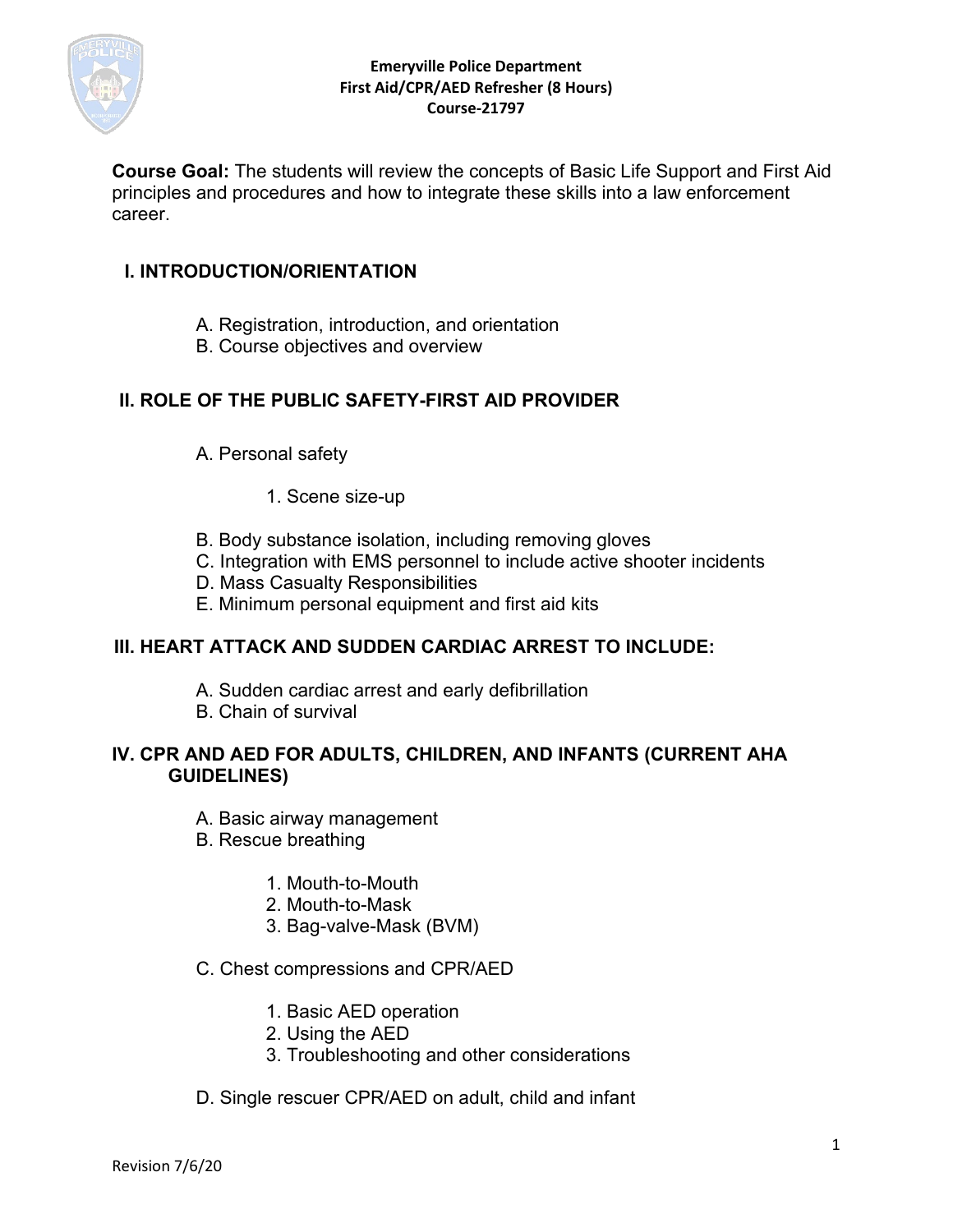- E. Two rescuer CPR/AED on adult, child and infant
- F. Recovery position

## **V. MANAGEMENT OF FOREIGN BODY AIRWAY OBSTRUCTION ON ADULTS, CHILDREN, AND INFANTS**

- A. Conscious patients
- B. Unconscious patients

### **VI. RECOGNITION AND IDENTIFICATION OF MEDICAL AND TRAUMATIC EMERGENCIES**

- A. Performing a primary assessment
- B. Performing a secondary assessment
- C. Obtaining a patient history

## **VII. MEDICAL EMERGENCIES**

- A. Pain, severe pressure or discomfort in chest
- B. Breathing difficulties, including asthma and COPD
- C. Allergic reaction and anaphylaxis
	- 1. Assisted administration of epinephrine auto-injector
- D. Altered mental status
- E. Stroke
- F. Diabetic emergencies
	- 1. Administration of oral glucose
- G. Seizures
- H. Alcohol and drug emergencies
	- 1. Assisted naloxone administration and accessing EMS
- I. Severe abdominal pain
- J. Obstetrical emergencies

## **VIII. BURNS**

A. Identification and treatment

### **IX. FACIAL INJURIES**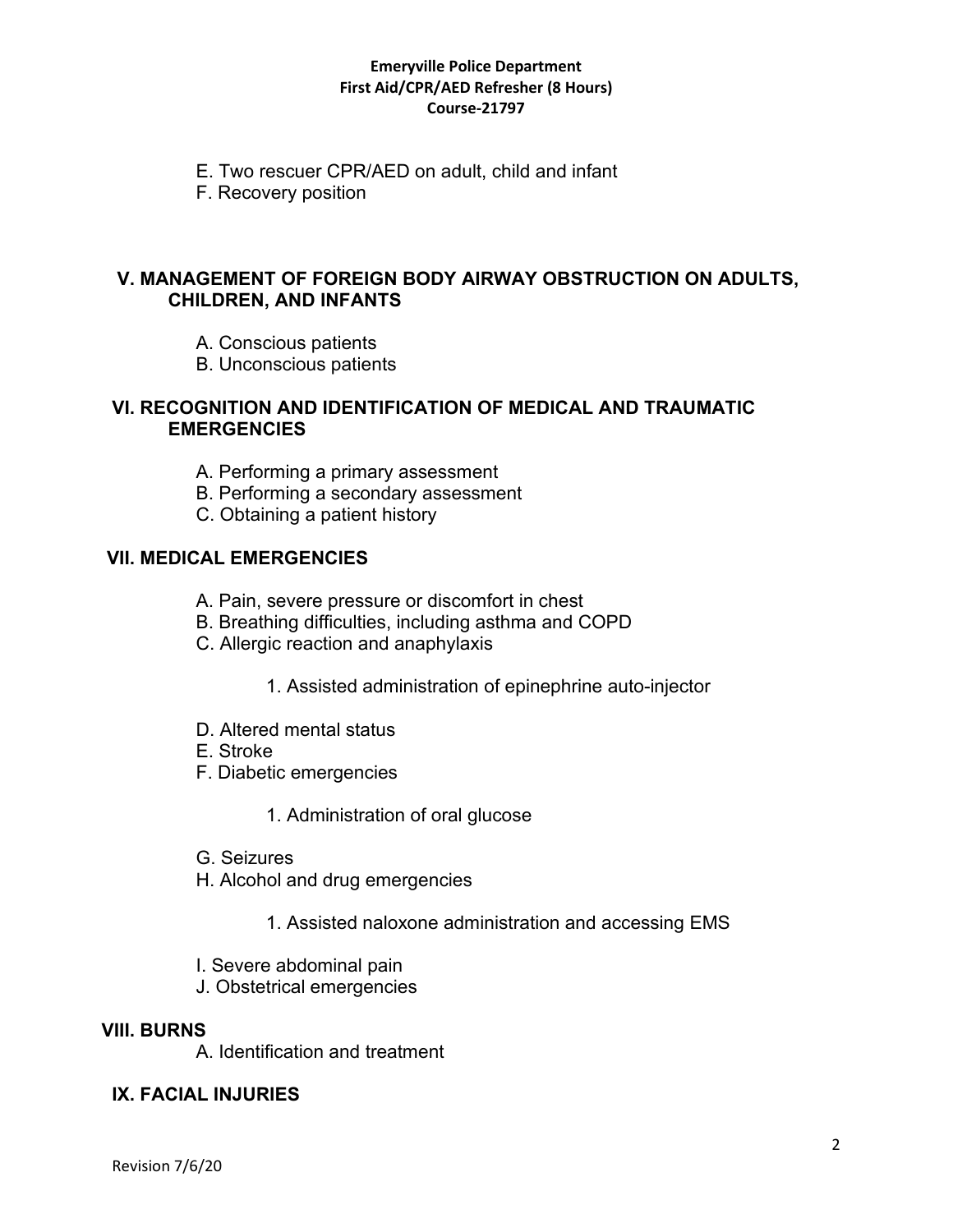A. Identification and treatment

## **X. ENVIRONMENTAL EMERGENCIES**

- A. Heat emergencies
- B. Cold emergencies

## **XI. BITES AND STINGS**

- A. Insect bites and stings
- B. Animal and human bites
- C. Assisted administration of epinephrine auto-injector and accessing EMS

### **XII. POISONING**

- A. Ingested poisoning
- B. Inhaled poisoning
- C. Exposure to chemical, biological, radiological or nuclear (CBRN) substances
	- 1. Recognition of exposure
	- 2. Scene safety
- D. Poison control system

### **XIII. PATIENT MOVEMENT**

- A. Emergency movement of patients
- B. Lifts and carries
	- 1. Soft litters
	- 2. Manual: fore/aft, side-by-side, shoulder/belt

### **XIV. TACTICAL AND RESCUE FIRST AID PRINCIPLES APPLIED TO VIOLENT CIRCUMSTANCES**

- A. Principles of tactical casualty care
- B. Determining treatment priorities

## **XV. ORIENTATION TO EMS SYSTEM**

- A. 9-1-1 Access
- B. Interaction with EMS personnel
- C. Identification of local EMS and trauma systems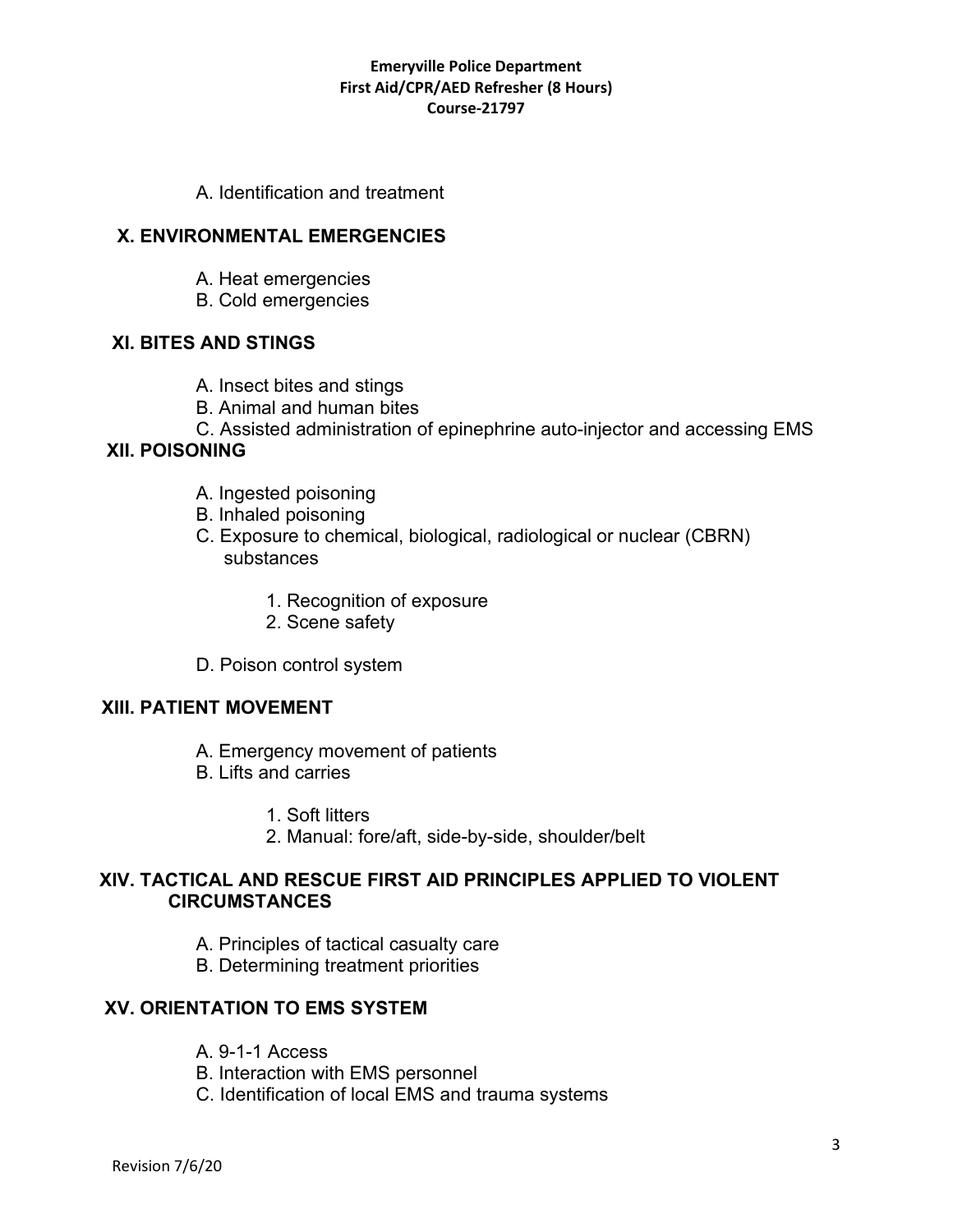### **XVI. TRAUMA EMERGENCIES**

- A. Soft tissue injuries and wounds
- B. Amputations and impaled objects
- C. Chest and abdominal injuries
	- 1. Review of basic treatment for chest wall injuries
	- 2. Application of chest seals
- D. Head, neck, or back injury
- E. Spinal immobilization
- F. Musculoskeletal trauma and splinting
- G. Recognition of signs and symptoms of shock
	- 1. Basic treatment of shock
	- 2. Importance of maintaining normal body temperature
- H. Internal bleeding
- I. Control of external bleeding: direct pressure, tourniquet, hemostatic dressings, chest seals and dressings
	- 1. Training in the use of hemostatic dressing shall result in competency in the application of hemostatic dressing.
		- a. Review of basic methods of bleeding control to include but not limited to direct pressure, pressure bandages, tourniquets, and hemostatic dressing and wound packing
		- b. EMSA-approved hemostatic dressings

## **XVII. LEGAL ISSUES**

A. Authorized skills and liability limitations

## **XVIII. SAFETY PROTOCOLS**

## **XIX. WRITTEN, ORAL AND/OR DEMONSTRATION ASSESMENT (IN EACH TOPIC AREA)**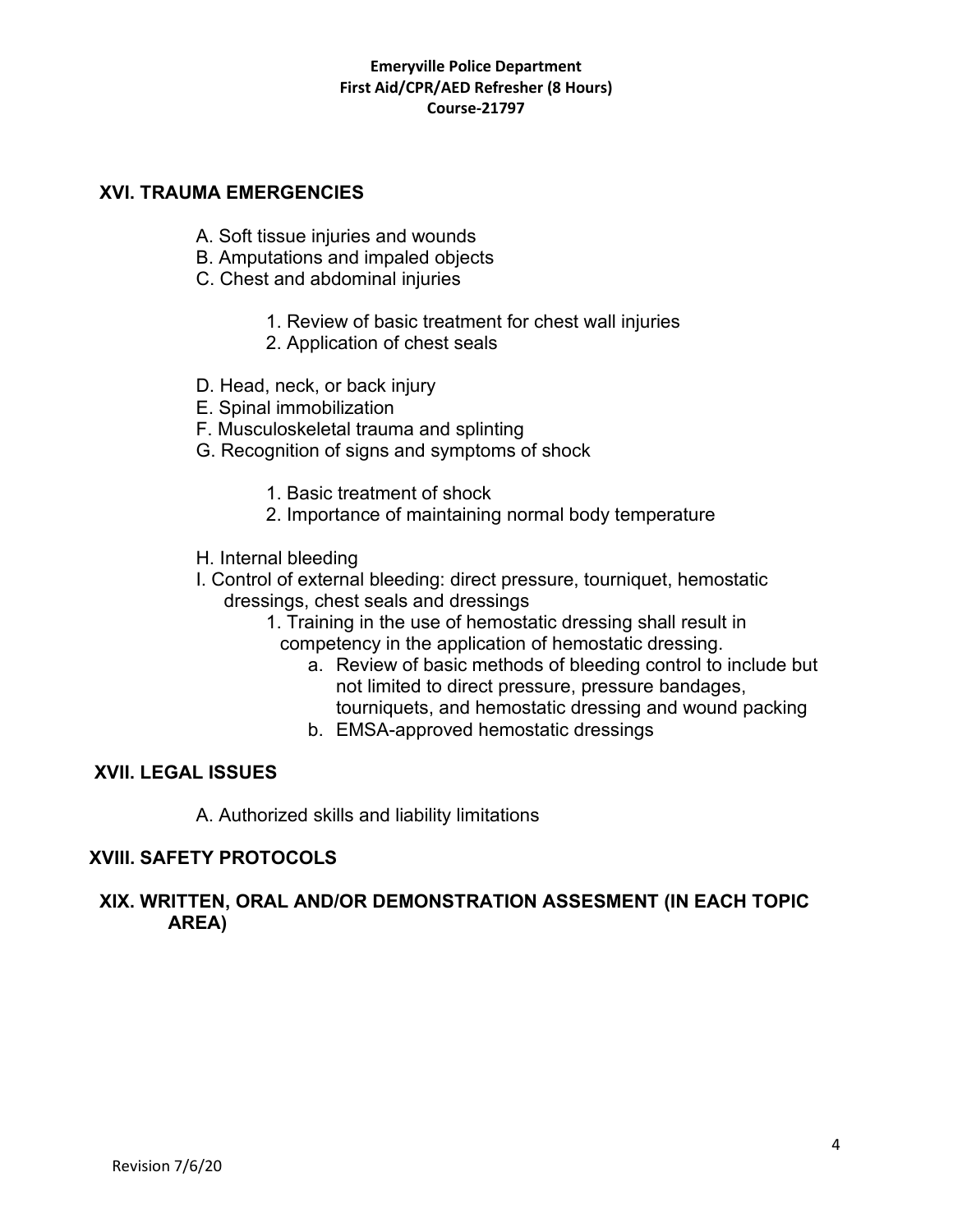# A. **Scenarios or Demonstration**

**Objective #1** Given a scenario the student will work in a group and formulate the appropriate first aid for the diabetic emergency, seizures, sucking chest injury, anaphylactic shock, chest pain, head injury, burn, fractures, and emergency scenes.

**Objective #2** The student will be able to apply a pressure dressing, tourniquet, and occlusive dressing, for a simulated injury. The student will demonstrate or recite the proper dressing for burns.

**Objective #3** The student will demonstrate the proper way to place a victim in a recovery position lateral, side-lying position that may improve airway mechanics as well as demonstrate the treatment for shock. The student will recite the proper technique for moving a victim using the shoulder drag.

**Objective #4** The student will be able to correctly identify the basic life support emergency and demonstrate the proper sequence and skill appropriate to the rescue, obstructed airway, CPR, rescue breathing, and the use of an AED.

# **I. ROLE OF THE PUBLIC SAFETY FIRST AID PROVIDER**

- A. Safety
- B. Response and equipment

## **II. CARDIAC EMERGENCY**

- A. Early defibrillation
- B. Chain of survival

## **III. CPR AND AED**

- A. Airway Management
- B. Rescue Breathing
- C. CPR/AED
- D. Single/Two rescuer
- E. Recovery position

## **IV. AIRWAY OBSTRUCTION**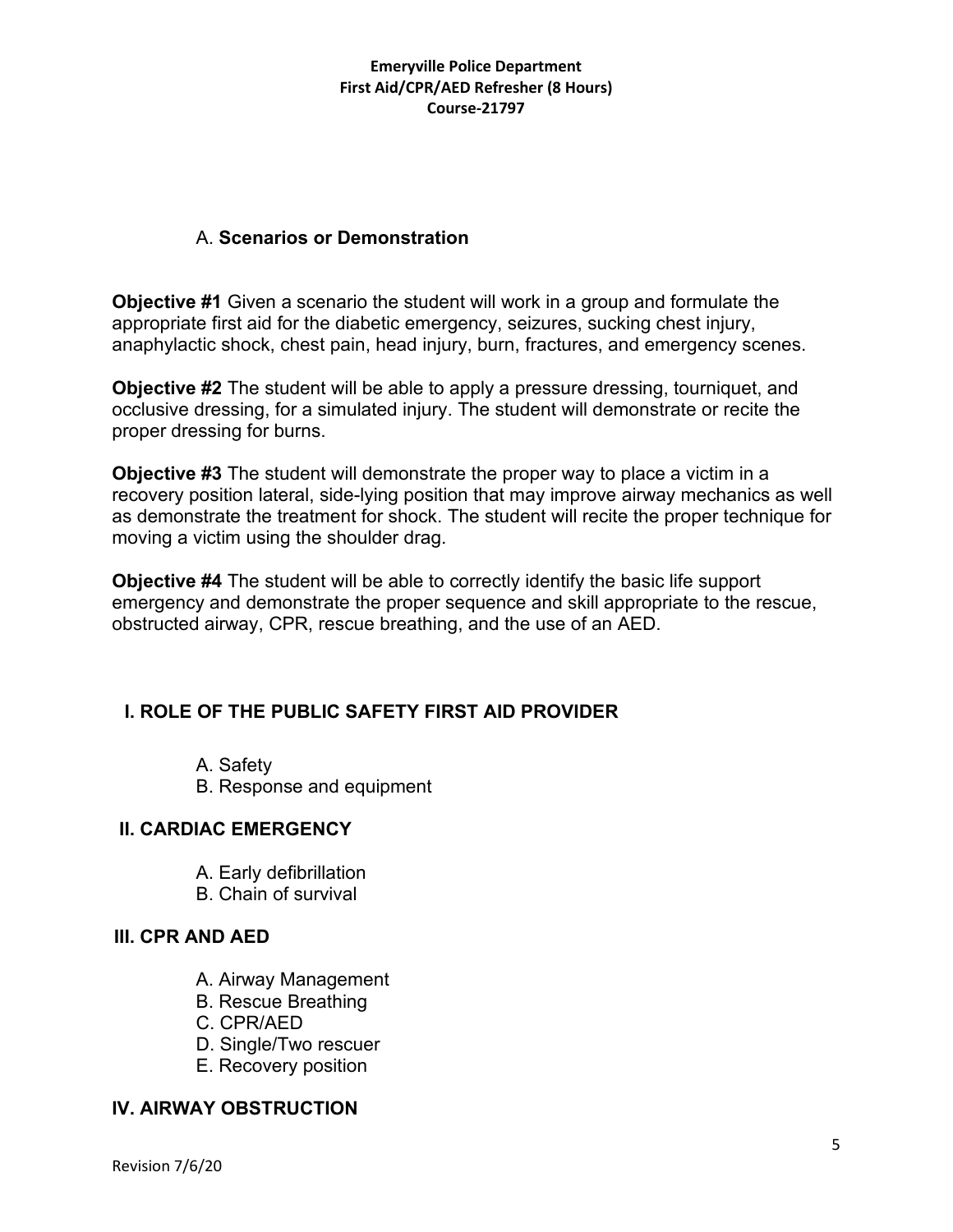- A. Conscious
- B. Unconscious

## **V. IDENTIFICATION OF MEDICAL AND TRAUMATIC EMERGENICES**

- A. Primary Assessment
- B. Secondary Assessment
- C. Patient history

## **VI. MEDICAL EMERGENCIES**

- A. Breathing difficulties
- B. Allergic reaction
- C. Diabetic emergencies
- D. Seizures
- E. Alcohol/drug
- F. Obstetrical emergencies

## **VII. BURNS**

A. Identification and treatment

### **VIII. FACIAL INJURIES**

A. Identification and treatment

## **IX. ENVIRONMENTAL EMERGENCIES**

- A. Heat
- B. Cold

# **X. BITES AND STINGS**

- A. Insect
- B. Animal/human
- C. Assisted administration of epinephrine auto-injector

## **XI. POISONING**

- A. Ingested/Inhaled
- B. CBRN

## **XII. PATIENT MOVEMENT**